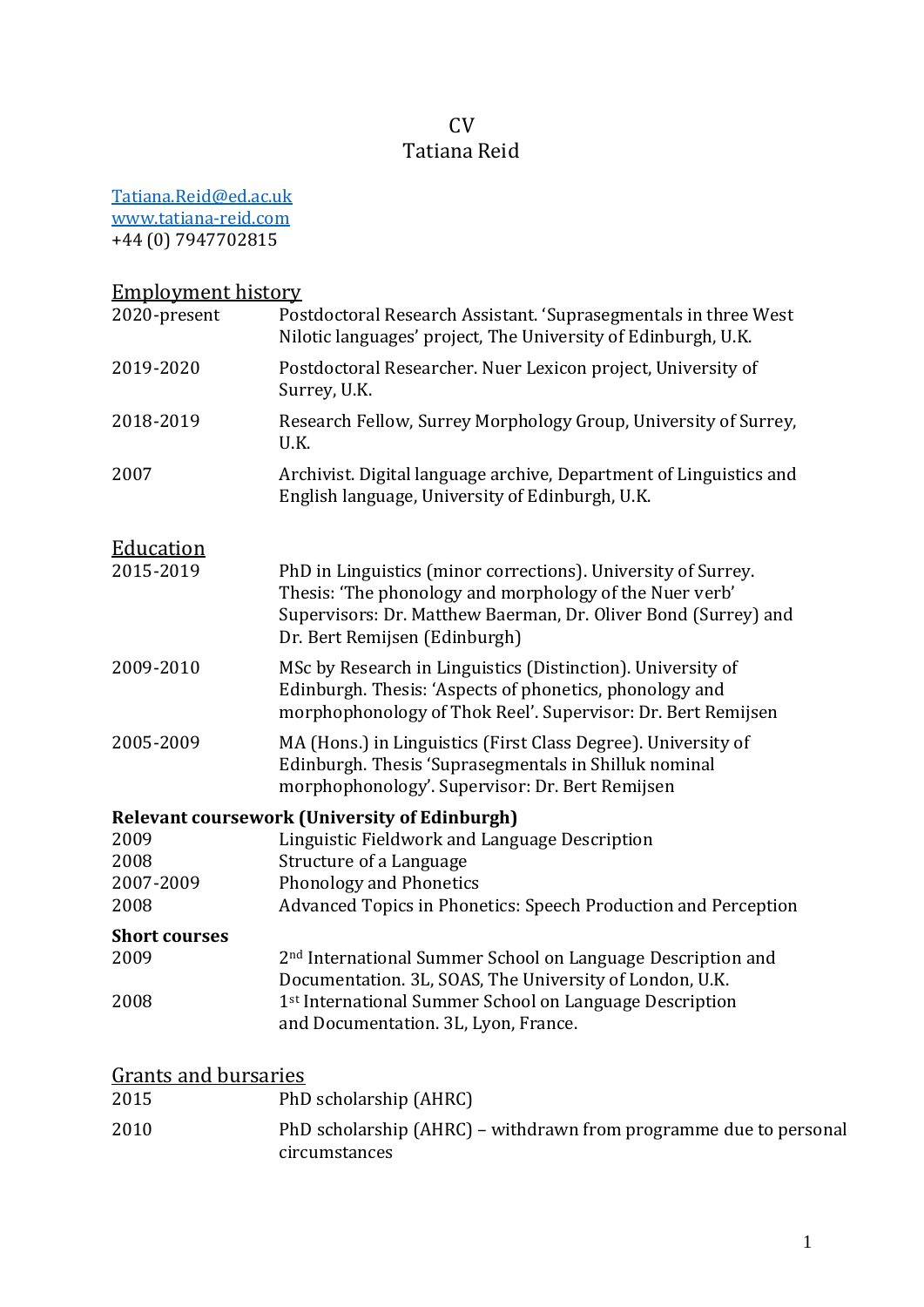| 2010 | The Endangered Languages Documentation Programme. Small grant for<br>fieldwork in Southern Sudan |
|------|--------------------------------------------------------------------------------------------------|
| 2010 | The British Institute in Eastern Africa. Minor research grant for<br>fieldwork in Southern Sudan |
| 2009 | MScR scholarship (AHRC)                                                                          |

## Publications and manuscripts

Reid, Tatiana (under review). JIPA's illustration of the IPA: Nuer.

Reid, Tatiana (under review). Vowel alternations in Nuer.

Bond, Oliver, Tatiana Reid, Irina Monich & Matthew Baerman. 2020. Nuer Lexicon. [www.nuerlexicon.com.](http://www.nuerlexicon.com/) [An online dictionary of Nuer].

Reid, Tatiana (2019). The phonology and morphology or the Nuer verb. PhD thesis. University of Surrey.

Baerman, M., I.V. Monich and T. Reid (2019). Nominal inflection classes in verbal paradigms. *Morphology, 29*[. https://doi.org/10.1007/s11525-019-09342-5](https://doi.org/10.1007/s11525-019-09342-5) [last accessed 29/04/2019].

Reid, Tatiana (2010). Aspects of phonetics, phonology and morphophonology of Thok Reel. MScR dissertation. University of Edinburgh.

Reid, Tatiana (2009). Suprasegmentals in Shilluk nominal morphophonology. M.A. dissertation. University of Edinburgh.

## Presentations

## **Invited talks**

Reid, Tatiana. *Morphological stratification in Nuer: vowel and voice quality*. Invited talk at Université Paris 8, Sciences du langage. 15 November 2017.

Reid, Tatiana, Irina Monich Matthew Baerman, Oliver Bond and Bert Remijsen. *Nuer morphophonology: The verbal paradigm*. P-workshop, University of Edinburgh. 2 June 2016.

Reid, Tatiana. *Tone in Thok Reel*. ILCAA 50 years. Information Structure in Africa, with and international workshop on Nilotic Linguistics. Kyoto University, Japan. 5 October 2014.

Reid, Tatiana. *Phonetics and phonology of Thok Reel*. Department of African Studies, Russian Academy of Science, Moscow, Russia. February 2011.

Reid, Tatiana. *Language and Identity: The Atuot language of Dinka?* Language in Context Research Group. The University of Edinburgh, U.K. October 2009.

## **Peer-reviewed talks**

Bond, Oliver, Tatiana Reid. *Lexical restrictions on associated motion verbs*. Workshop: Lexical restrictions on grammatical relations, online (University of Amsterdam). 30 March 2021[. https://lexicalrestrictions.files.wordpress.com/2021/04/lexical-restrictions](https://lexicalrestrictions.files.wordpress.com/2021/04/lexical-restrictions-nueram.pdf)[nueram.pdf](https://lexicalrestrictions.files.wordpress.com/2021/04/lexical-restrictions-nueram.pdf)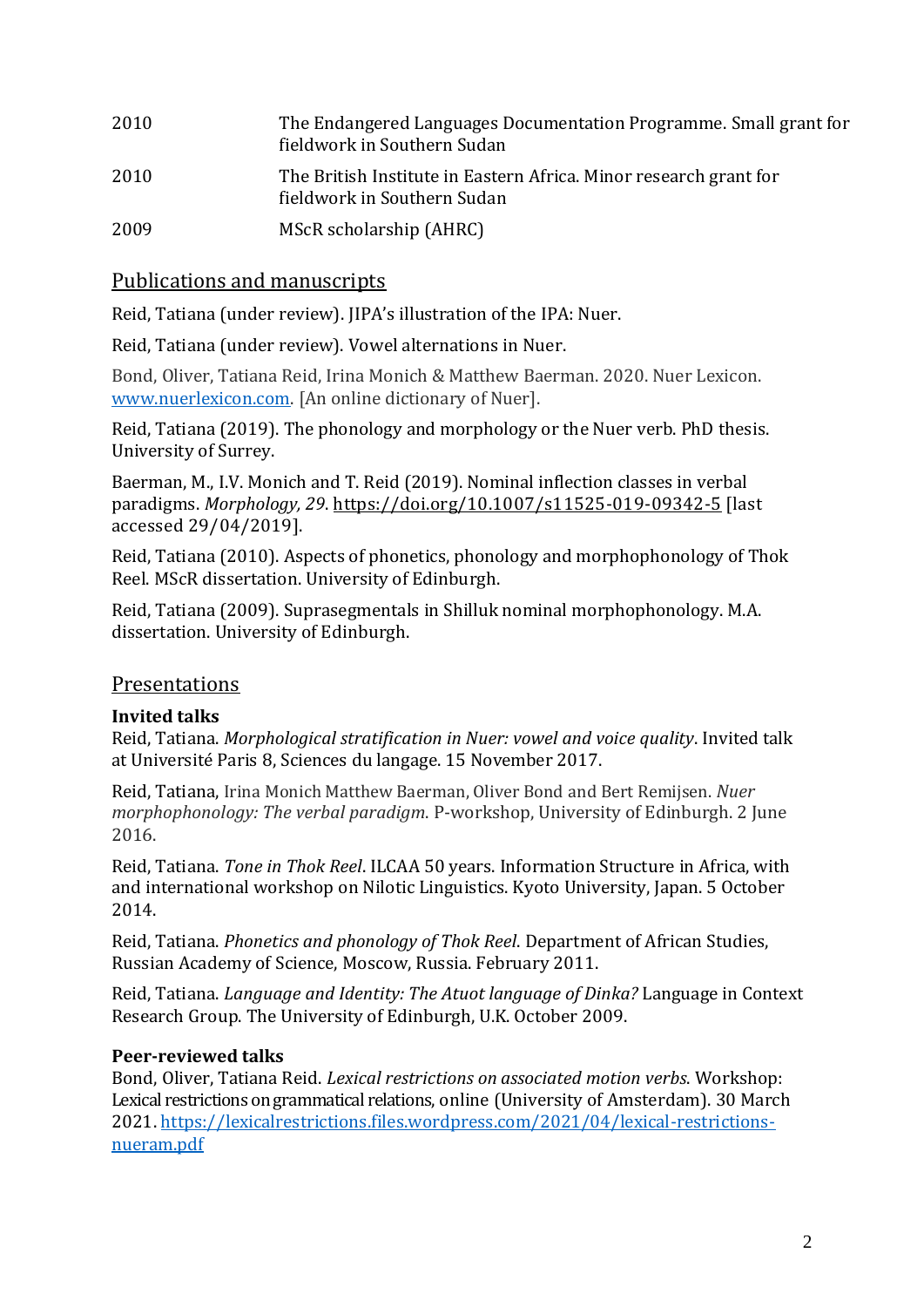Reid, Tatiana and Matthew Baerman. 4 May 2017. Vowels in Nuer morphophonology (the case of transitive verbs). The 13th Nilo-Saharan Linguistics Colloquium, The University of Addis Ababa. 4-6 May 2017.

#### Teaching Experience

#### **Guest Lecturer**

*Elements of Agreement in Thok Reel*. Peter Ackema's Current Issues in Morphology course. The University of Edinburgh, U.K. March 2010.

#### **Other Teaching Experience**

*Creoles and pidgins*. Lecture at University of Surrey. February 2018.

Second marking on undergraduate courses at University of Edinburgh, 2021 (x1); University of Surrey, 2018 (x1).

#### Archives

*Nuer collection*. ELAR archive, deposited in 2020. <https://www.elararchive.org/dk0242/> [last accessed 20/04/2021].

*Language archive*. Department of Linguistics and English Language, University of Edinburgh. Summer job, responsible for the digitalisation of archive, 2017.

## Scholarly and Professional Activities

| Journal of African Languages and Linguistics (x1);<br>Studies in African Linguistics (x1)                                                                      |
|----------------------------------------------------------------------------------------------------------------------------------------------------------------|
| 15 <sup>th</sup> Nilo-Saharan Language Colloquium (x1)                                                                                                         |
| Conference organisation                                                                                                                                        |
| 15 <sup>th</sup> Nilo-Saharan Linguistic Colloquium<br>13 <sup>th</sup> International Austronesian and Papuan Languages and<br>Linguistics conference (APLL13) |
|                                                                                                                                                                |
| Nilotic@Edinburgh<br>The P-Workshop<br><b>Surrey Morphology Group</b>                                                                                          |
| Russian (native), English (proficient), Standard Indonesian<br>(conversational).                                                                               |
| Working knowledge of under- and undescribed languages                                                                                                          |
| Nilo-Saharan: Nuer, Reel, Shilluk, Dinka<br>Bantu: Ronga<br>Australian: Anindilyakwa                                                                           |
| <b>Linguistic Fieldwork</b>                                                                                                                                    |
| Nuer data collection via Skype and WhatsApp with speakers in<br>Kenya (4 years)                                                                                |
| Nuer data collection in Nairobi, Kenya (9 months)                                                                                                              |
| Nuer data collection in London, U.K. (13 months)<br>Reel data collection in Rumbek, South Sudan (3 weeks)                                                      |
|                                                                                                                                                                |